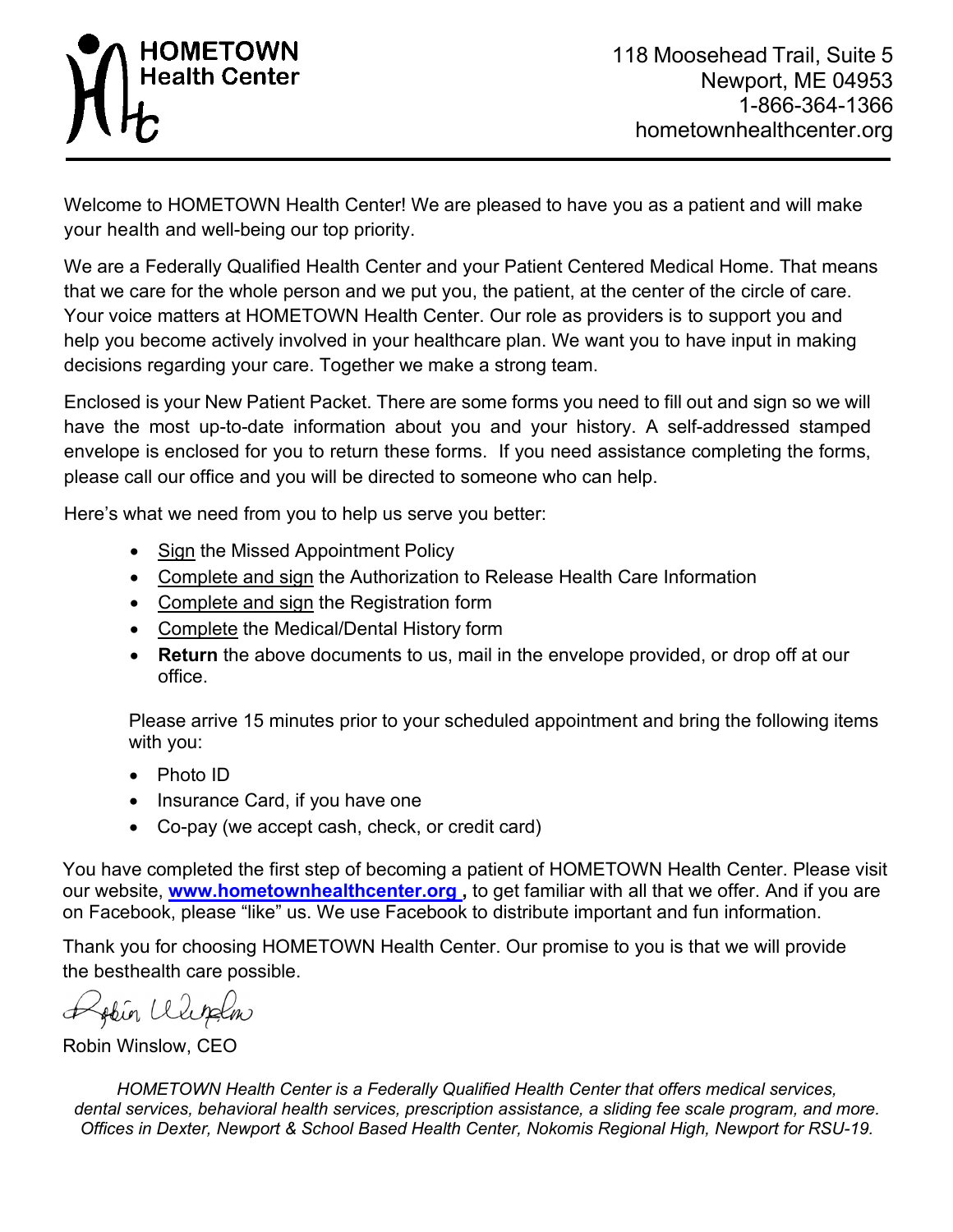

Hometown Health Center (HHC) will work actively with patients and families to reduce noshow, late arrival, and frequently cancelled appointment activity in an effort to improve access for patients. As a Patient Centered Medical Home, we aim to provide the best quality of care for medical, dental, behavioral health and specialty services.

To ensure that our patients do not miss their appointments, HHC utilizes an automated appointment reminder system that sends out alerts through phone calls, emails, and text messaging.

Please make sure that all of your contact information is updated each time you check-in for an appointment.

Please notify HHC of any cancellations at least 24 hours in advance of your scheduled appointment time. This will allow our office enough time to fill the appointment slot with another patient in need. If you cancel less than 24 hours before your scheduled appointment, it will count as a missed appointment.

HHC understands that emergencies and unforeseen circumstances may cause our patients to miss an appointment. For this reason, after the first missed appointment, HHC will give you an opportunity to reschedule.

If two missed appointments occur, you will receive a letter alerting you to the missed appointment and reminding you of this policy. We will assist you in addressing any barriers you may have attending your healthcare appointments.

Please be aware, if a third missed appointment occurs, you will only be allowed to be seen for Same Day Appointments. This means that you will only be able to be seen the same day you request an appointment, and only if there are appointments available. We will send a letter to your last recorded address alerting you of this change. We hope we can work with you to prevent this restriction from happening. If you have barriers that are preventing you from attending appointments, please reach out to our Care Coordination Team as they are here to help.

I understand this policy and have had any questions answered:

| <b>Patient Name (Printed)</b> | Date of Birth |
|-------------------------------|---------------|
| Patient/ Guardian Signature   | Date          |
| <b>Witness Signature</b>      | Date          |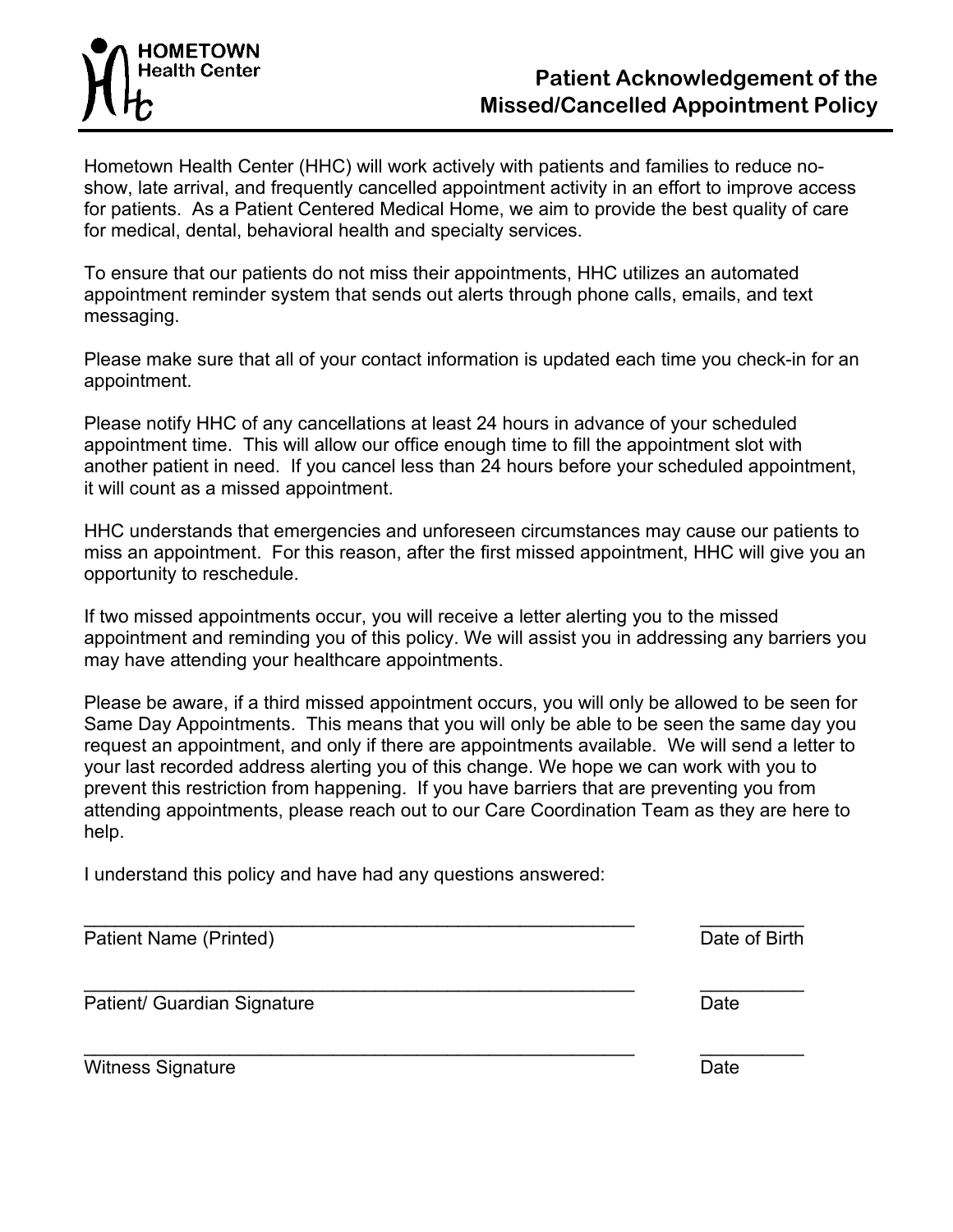# **HOMETOWN Health Center**

|                                                                                                                                                                                                                                | Date of Birth: Date of Birth: |
|--------------------------------------------------------------------------------------------------------------------------------------------------------------------------------------------------------------------------------|-------------------------------|
| Patient's Former Name or Alias:<br><u> 1989 - Jan Salaman Salaman (j. 1989)</u>                                                                                                                                                |                               |
| Patient Address: <b>Example 2018</b>                                                                                                                                                                                           |                               |
| Phone/Contact Number: Weblack and the control of the control of the control of the control of the control of the control of the control of the control of the control of the control of the control of the control of the cont |                               |

## **By signing below, I authorize HOMETOWN Health Center (HHC) and its staff (check applicable box(es):**

| To DISCLOSE my health information below TO:                                                                                          |
|--------------------------------------------------------------------------------------------------------------------------------------|
| To OBTAIN my health information below FROM:                                                                                          |
|                                                                                                                                      |
|                                                                                                                                      |
| Phone:                                                                                                                               |
| Fax Email **(specify recipient's email address): _______________________________<br>By:<br>Mail*                                     |
| Verbal Communication Dther (specify instructions): _____________________________                                                     |
| ** Records provided by email will be provided in files that will be accessible to the email recipient via<br>HHC's patient portal.   |
| <b>Health Information to be Disclosed</b>                                                                                            |
| My entire medical record (complete "sensitive medical information" section below if you wish sensitive types<br>of health disclosed) |
| My medical records for the following dates: $\angle$ / $\angle$ to $\angle$ / /                                                      |
| Only the following specific types of medical records or information for the following dates:                                         |
|                                                                                                                                      |
| <b>Clinical Records</b><br>1Immunization Records<br>Lab Reports<br><b>Hospital Records</b>                                           |
| Dental Only<br>Other Records: Specify below<br><b>Radiology Reports</b><br>Summary Records [                                         |
|                                                                                                                                      |

## **\*\*\*\*\*\*IMPORTANT\*\*\*\*\***

Unless I strike out this sentence, I intend this authorization to include disclosure of records and information above disclosing person or organization has received from other healthcare providers, facilities or persons, unless such information may be withheld by law (see note below).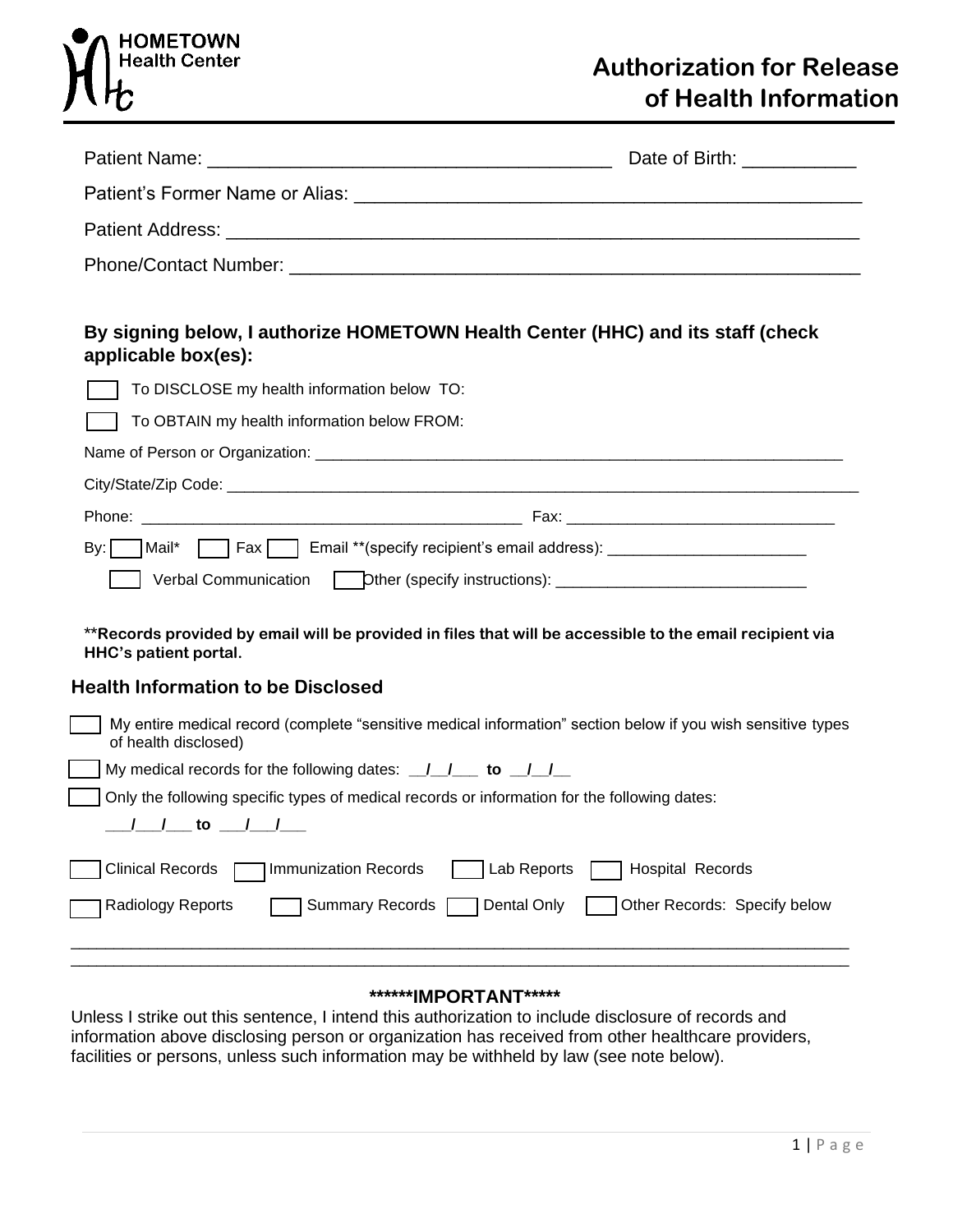### **HHC AUTHORIZATION FOR RELEASE OF HEALTH INFORMATION**

# **Sensitive Health Information**

I specifically intend this authorization to include the disclosure of (initial all that apply):

Mental and behavioral health records and information, including (i) records and information maintained by licensing mental health facilities, programs and agencies, and (ii) records and information related to mental health services provided by licensed mental health professionals. I understand that I have the right to review any mental and behavioral health records maintained by licensed mental health facilities, programs or agencies at any reasonable time before deciding to authorize their disclosure on this form. (Note: licensed mental health facilities, programs and agencies may refuse to disclose information or records they have obtained from another individual or facility through an assurance of confidentiality, though you have the right to receive a summary description of such information.)

HIV (Human Immunodeficiency Virus)/AIDS (Acquired Immune Deficiency Syndrome) information, including HIV test results, HIV/AIDS status, and medical records containing HIV/AIDS information. I understand that authorizing the disclosure of HIV/AIDS records and information could have adverse consequences, including the loss or denial of employment, health insurance benefits, or life insurance benefits, and other forms of discriminatory treatment, whether lawful or unlawful.

Substance use disorder program records and information (subject to protection under 42 C.F.R. Part 2).

I understand that my alcohol and/or drug treatment records are protected under the federal regulations governing Confidentiality of Alcohol and Drug Abuse Patient Records, 42 C.F.R. Part 2, and the Health Insurance Portability and Accountability Act of 1996 (HIPPA), 45 C.F.R. Pts 160 & 164 and cannot be disclosed without my written consent unless otherwise provided for in the regulations. 42 CFR (Code of Federal Regulations) applies to all records relating to the identity, diagnosis, prognosis, or treatment of any patient in a substance abuse program that is conducted, regulated directly or indirectly, assisted by any department or agency of the United States.

I understand that I may revoke this consent at any time except to the extent that action has been taken in reliance upon it. If not earlier revoked, this consent to disclose alcohol and/or drug treatment records expires automatically on

I understand that generally my treatment provider may not condition my treatment on whether I sign this consent form, but in certain limited circumstances I may be denied treatment and/or services if I do not sign the consent form.

| (If the patient lacks capacity to sign) |                                                                                                                                                                                                                                |  |
|-----------------------------------------|--------------------------------------------------------------------------------------------------------------------------------------------------------------------------------------------------------------------------------|--|
| <b>I REVOKE CONSENT:</b>                | Date: the contract of the contract of the contract of the contract of the contract of the contract of the contract of the contract of the contract of the contract of the contract of the contract of the contract of the cont |  |
| <b>Patient Signature</b>                |                                                                                                                                                                                                                                |  |

#### **\*\*\*\*\*IMPORTANT\*\*\*\*\***

### **Authorization of Continuing Communications and Subsequent Disclosures**

Unless I strike out any of the following, I intend to allow continuing communications and subsequent disclosures of information within the scope of this authorization – i.e., the disclosing and recipient parties of my health care information may have continuing communications concerning the health care information authorized to be disclosed by this form, and to disclose information covered by this authorization that was created or related to clinical encounters occurring after the date of my signature below.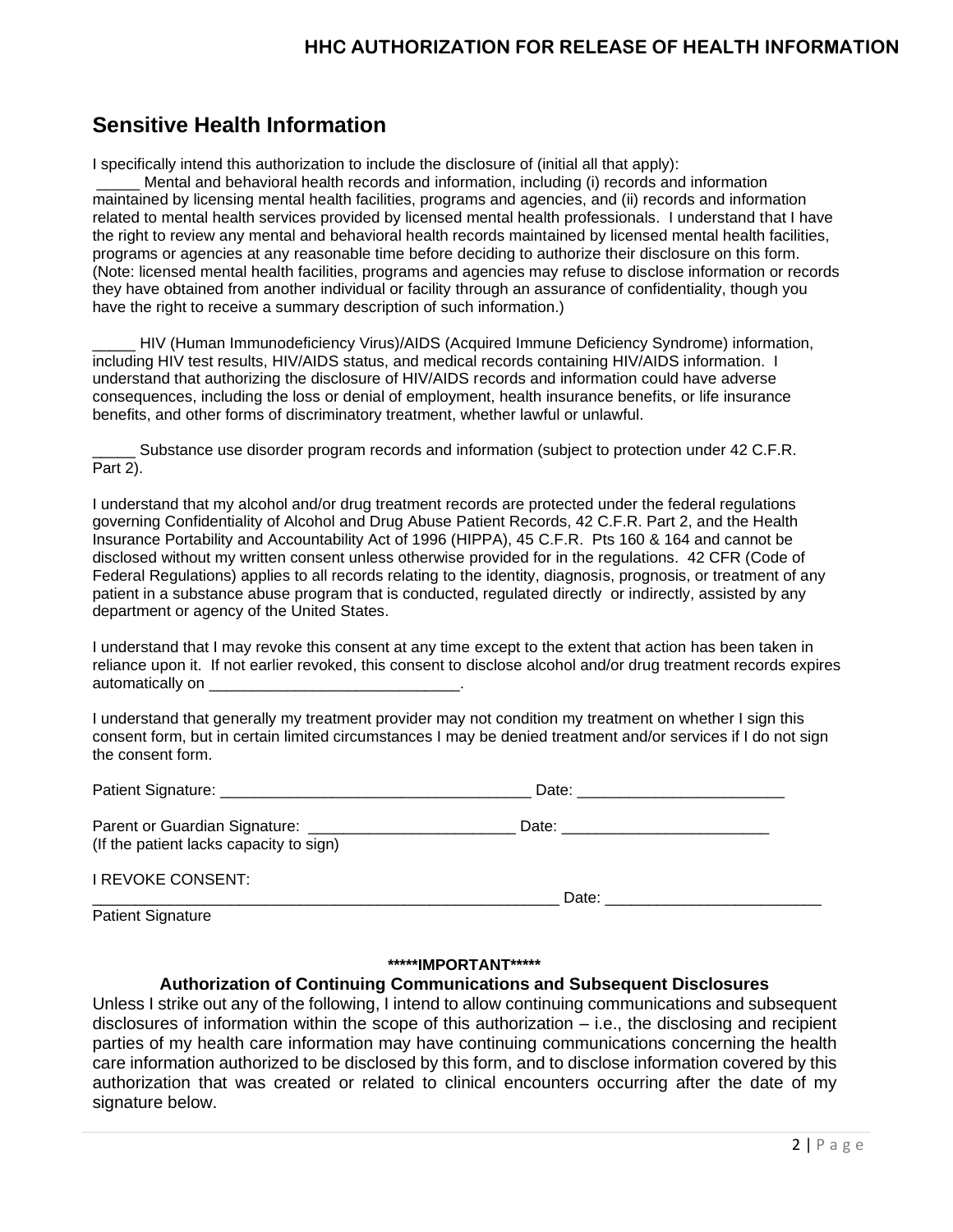### **HHC AUTHORIZATION FOR RELEASE OF HEALTH INFORMATION**

I authorize the disclosure of the above information for the following purpose(s) (check applicable box(es)):

\_\_\_ Treatment or Coordination of Medical Care \_\_\_\_ Transfer of medical care

**The Legal Matter or Proceeding The Constraint Coverage or payment purposes** 

\_\_\_ Other (specify): \_\_\_\_\_\_\_\_\_\_\_\_\_\_\_\_\_\_\_\_\_\_\_\_\_\_\_\_\_\_\_\_\_\_\_\_\_\_\_\_\_\_\_\_\_\_\_\_\_\_\_\_\_\_\_\_\_\_

Duration of Authorization:

- To the extent that this authorization authorizes disclosure of alcohol and/or drug treatment records, that part of the authorization will expire on the date I have entered on page 2, unless it is earlier revoked by me.
- In all other respects, this authorization will expire twelve (12) months from the date of my signature below, unless earlier revoked by me or unless I have entered a different expiration date or event HERE:

\_\_\_\_\_\_\_\_\_\_\_\_\_\_\_\_\_\_\_\_\_\_\_\_\_\_\_\_\_\_\_\_\_\_\_\_\_\_\_\_\_\_\_\_\_\_\_\_\_\_\_\_\_\_\_\_\_\_\_\_\_\_\_\_\_\_\_

[may not exceed thirty (30) months].

By signing below, I acknowledge that I have read this authorization and understand that:

- I may refuse to authorize the disclosure of some or all the above healthcare information, but my refusal may result in improper diagnosis or treatment, denial of a claim for health benefits or other insurance, or other adverse consequences.
- I may revoke this authorization at any time, either orally or in writing, by notifying HHC in the manner described in HHC's Notice of Privacy Practices (except to the extent that HHC or any other person has already acted in reliance on it), but that my revocation may result in the denial of health insurance or other insurance coverage or benefits.
- HHC will not condition services or treatment on whether I sign this authorization, unless authorized to do so by law.
- There is the potential that information disclosed pursuant to this authorization may be redisclosed by persons or entities receiving the information and that, as a result, the information may no longer be protected.

\_\_\_\_\_\_\_\_\_\_\_\_\_\_\_\_\_\_\_\_\_\_\_\_\_\_\_\_\_\_\_\_\_\_\_\_\_\_\_\_\_\_\_\_\_\_\_\_\_\_\_\_\_\_ \_\_\_\_\_\_\_\_\_\_\_\_\_\_\_\_\_\_

• I have the right to a copy of this signed authorization.

Signature of Patient or Patient's Authorized Representative\*\* Date:

\_\_\_\_\_\_\_\_\_\_\_\_\_\_\_\_\_\_\_\_\_\_\_\_\_\_\_\_\_\_\_\_\_\_\_\_\_\_\_\_\_\_\_\_\_\_\_\_\_\_\_\_\_\_

Printed Name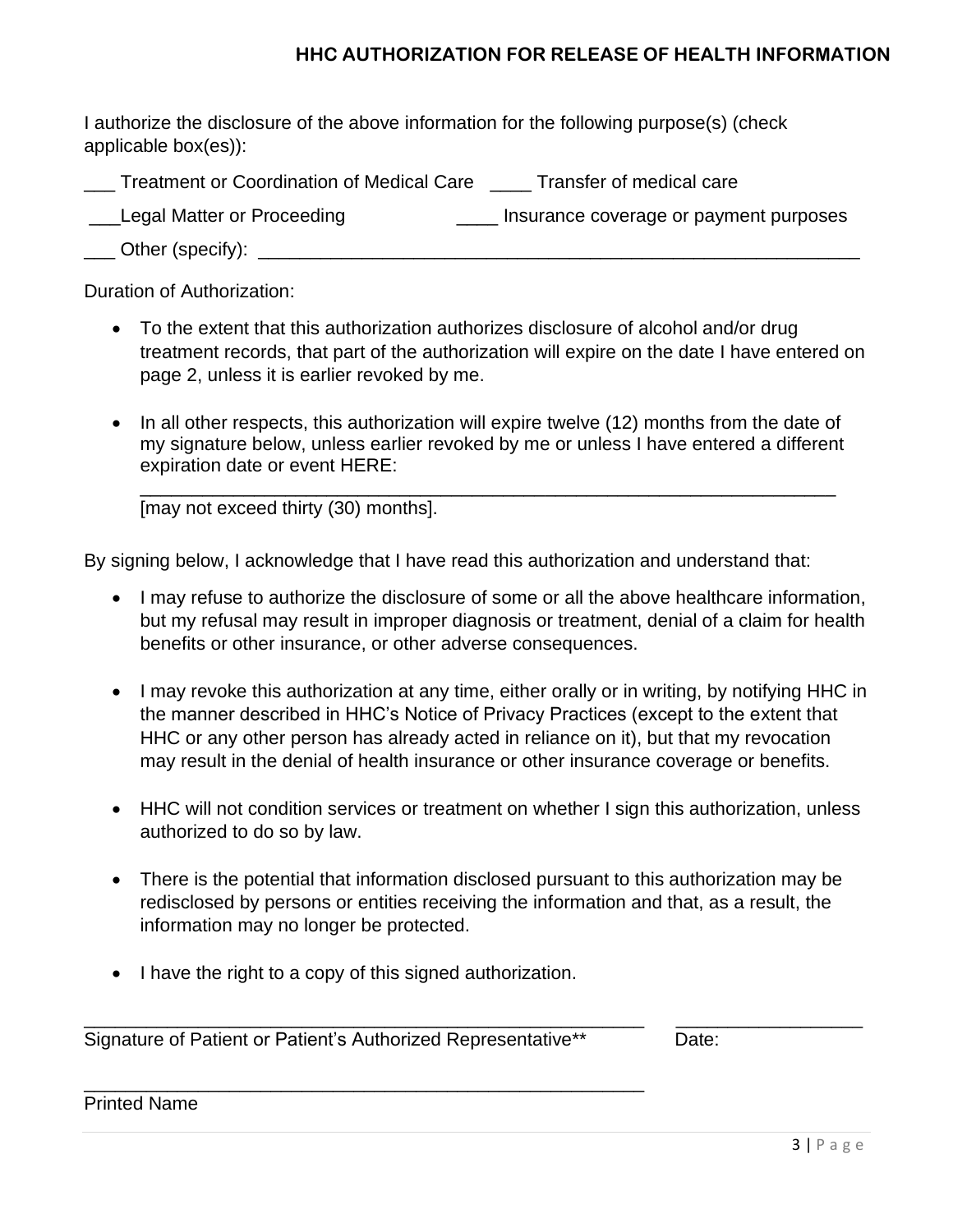### **HHC AUTHORIZATION FOR RELEASE OF HEALTH INFORMATION**

Authorized Representative's legal authority

Legal Guardian **Example 20** Healthcare power of attorney agent

\_\_\_\_\_\_\_\_ Health Care surrogate \_\_\_\_\_\_\_ Parent of a minor

**\*\*\*Signature by an authorized representative certifies to HHC that such person has the legal authority indicated to authorize disclosure of the patient's information and records.**

### **FOR OFFICE USE ONLY**

**If the disclosure is by HHC and the disclosure is partial or incomplete as compared to the patient's request, HHC must notify the patient and recipient of the information that the disclosure is partial or incomplete by checking this box \_\_\_**

**If this authorization authorizes disclosure of substance use disorder program information protected by 42 C.F.R. Part 2:**

**Notice to Recipient of Prohibition on Redisclosure: This record which has been disclosed to you is protected by federal confidentiality rules (42 CFR part 2). The federal rules prohibit you from making any further disclosure of this record unless further disclosure is expressly permitted by the written consent of the individual whose information is behind disclosed in this record or, is otherwise permitted by 42 CFR part 2. A general authorization for the release of medical or other information is NOT sufficient for this purpose (see §2.31). The federal rules restrict any use of the information to investigate or prosecute a crime by any patient with a substance use disorder, except as provided at § 2.12 (c ) (5) and §2.65.** 

| <b>Received by:</b> | Location: | )ate: |
|---------------------|-----------|-------|
|---------------------|-----------|-------|

Hometown Health Center 118 Moosehead Trail, Ste. 5 Newport, ME 04953 1-866-364-1366 hometownhealthcenter.org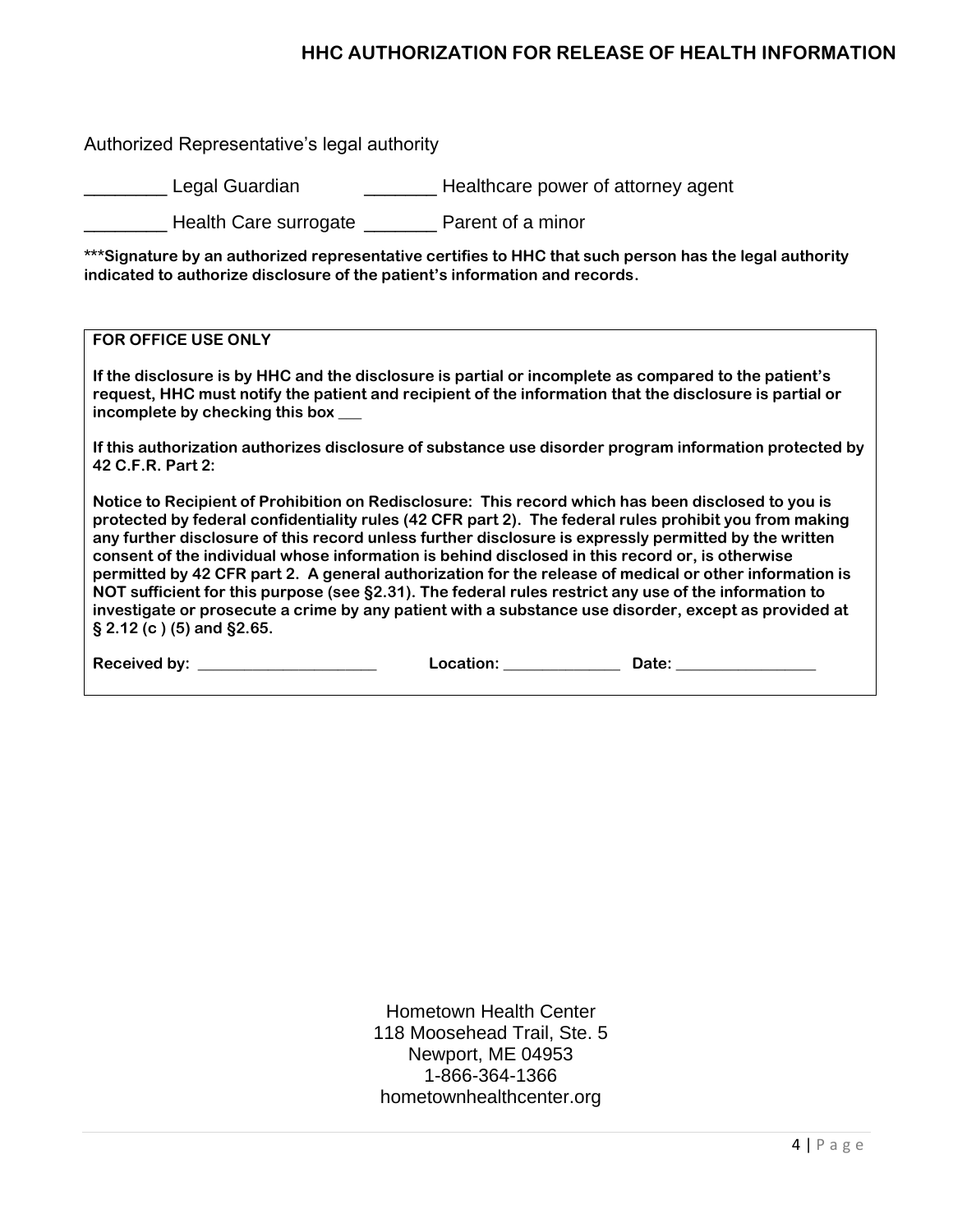|        | <b>HOMETOWN</b><br><b>Health Center</b>                                                                        |                 |                  |                          |                            |        | <b>Hometown Health Center Registration Form</b> |
|--------|----------------------------------------------------------------------------------------------------------------|-----------------|------------------|--------------------------|----------------------------|--------|-------------------------------------------------|
|        | Dexter                                                                                                         | $\prod$ Newport |                  |                          | School Based Health Center |        |                                                 |
|        | $\Box$ MEDICAL                                                                                                 | $\prod$ DENTAL  |                  |                          | SEHAVIORAL HEALTH          |        | SPECIALTY SPECIALTY                             |
|        |                                                                                                                |                 |                  |                          |                            |        |                                                 |
|        |                                                                                                                |                 |                  |                          |                            |        |                                                 |
|        |                                                                                                                |                 |                  |                          |                            |        |                                                 |
|        | Mother or Guardian's Name: _________________________                                                           |                 |                  |                          |                            |        | Mother/Guardian Phone Number:                   |
|        |                                                                                                                |                 |                  |                          |                            |        |                                                 |
|        | Father or Guardian's Name: ___________________________                                                         |                 |                  |                          |                            |        | Father/Guardian Phone Number:                   |
|        |                                                                                                                |                 |                  |                          |                            |        |                                                 |
|        |                                                                                                                |                 |                  |                          |                            |        |                                                 |
|        | Email Address: The Contract of the Contract of the Contract of the Contract of the Contract of the Contract of |                 |                  |                          |                            |        |                                                 |
|        | Status (circle one): Married Widowed Single Separated Divorced Life Partner                                    |                 |                  |                          |                            |        |                                                 |
|        | Student Status (circle one): Full Time Part Time Not a Student GRADE:                                          |                 |                  |                          |                            |        |                                                 |
|        | Smoking Status (circle one): YES NO                                                                            |                 |                  |                          |                            |        |                                                 |
|        |                                                                                                                |                 |                  |                          |                            |        |                                                 |
|        |                                                                                                                |                 |                  |                          |                            |        |                                                 |
|        |                                                                                                                |                 |                  |                          |                            |        |                                                 |
|        | As a Federally Qualified Health Center, we are required to request the following information:                  |                 |                  |                          |                            |        |                                                 |
|        | Gender identity:                                                                                               |                 |                  | Homeless Status:         |                            |        | Race:                                           |
| П      | Male                                                                                                           |                 | п                | Not homeless             |                            |        | American Indian or Alaska Native                |
| □      | Female                                                                                                         |                 | ◻                | Homeless                 |                            | ◻      | Asian                                           |
| □      | Transgender - Female to Male                                                                                   |                 | ◻                | Doubling up              |                            | □      | Black/African American                          |
| □<br>□ | Transgender - Male to Female<br><b>Gender Queer</b>                                                            |                 | ◻<br>□           | Shelter<br>Street        |                            | □<br>□ | Declined to specify<br>Hawaiian                 |
| $\Box$ | Other                                                                                                          |                 | $\Box$           | Transitional             |                            | □      | More than one race                              |
| □      | Choose not to disclose                                                                                         |                 | $\Box$           | Refuse to Report         |                            | □      | Native American Indian                          |
|        |                                                                                                                |                 |                  |                          |                            | □      | Native Hawaiian or Other Pacific                |
|        | Sexual Orientation:                                                                                            |                 |                  | Migrant Worker Status    |                            |        | Islander                                        |
| П      | Bisexual                                                                                                       |                 | □                | Migrant                  |                            | □<br>□ | Other Pacific Islander (Not Hawaiian)<br>White  |
| □      | Lesbian, Gay, Homosexual                                                                                       |                 | □                | No                       |                            |        |                                                 |
| □      | Straight or Heterosexual                                                                                       |                 | □                | Not a Farm worker        |                            |        | Ethnicity:                                      |
| □<br>□ | Other<br>Don't know                                                                                            |                 | $\Box$<br>$\Box$ | Refused to Report<br>Yes |                            | □      |                                                 |
| □      | <b>Choose Not to Disclose</b>                                                                                  |                 | □                | Seasonal                 |                            | □      | Hispanic/Latino<br>Not Hispanic/Latino          |
|        |                                                                                                                |                 |                  |                          |                            | □      | Other                                           |
|        | Preferred Pronoun:                                                                                             |                 |                  | Language Barrier:        |                            | $\Box$ | Decline to Specify                              |
| □      | She, Her, Hers                                                                                                 |                 | О                | Yes                      |                            | □      | Unknown                                         |
| □      | He, Him, His                                                                                                   |                 | □                | No                       |                            |        | Veteran Status                                  |
| □      | They, Them, Theirs                                                                                             |                 | □                | Primary Language Spoken: |                            |        |                                                 |
| □      | Ze, Hir                                                                                                        |                 |                  |                          |                            | □      | Yes                                             |
| П      | Decline to answer                                                                                              |                 |                  |                          |                            | □      | No                                              |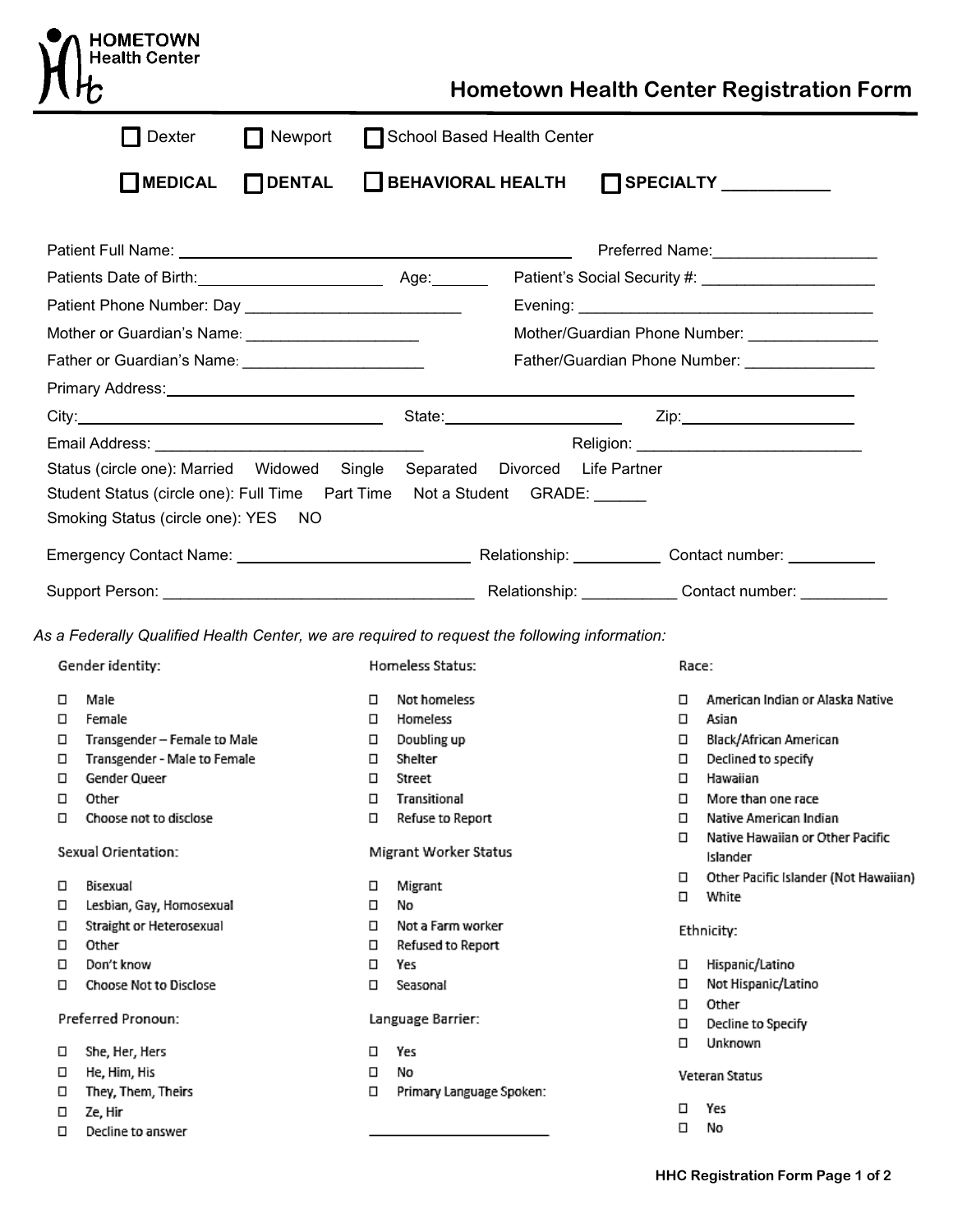| Check here if you or your child does not have a PCP ___________Check here if you want HHC to be your PCP |                                                                                                                                                                                                                                                                                                                                                                                                                                                                                                                                              |  |  |  |  |
|----------------------------------------------------------------------------------------------------------|----------------------------------------------------------------------------------------------------------------------------------------------------------------------------------------------------------------------------------------------------------------------------------------------------------------------------------------------------------------------------------------------------------------------------------------------------------------------------------------------------------------------------------------------|--|--|--|--|
|                                                                                                          |                                                                                                                                                                                                                                                                                                                                                                                                                                                                                                                                              |  |  |  |  |
|                                                                                                          |                                                                                                                                                                                                                                                                                                                                                                                                                                                                                                                                              |  |  |  |  |
| Subscribers Name: <u>contained and the subscribers</u>                                                   |                                                                                                                                                                                                                                                                                                                                                                                                                                                                                                                                              |  |  |  |  |
|                                                                                                          |                                                                                                                                                                                                                                                                                                                                                                                                                                                                                                                                              |  |  |  |  |
|                                                                                                          |                                                                                                                                                                                                                                                                                                                                                                                                                                                                                                                                              |  |  |  |  |
| <b>Residential Information:</b>                                                                          |                                                                                                                                                                                                                                                                                                                                                                                                                                                                                                                                              |  |  |  |  |
|                                                                                                          | I have trouble getting enough food to eat: YES ______ NO ______  My food needs are met: YES _____ NO _____                                                                                                                                                                                                                                                                                                                                                                                                                                   |  |  |  |  |
| Smoke Detectors: YES ________ NO ___________ Firearms in Home: YES _______ NO _____                      |                                                                                                                                                                                                                                                                                                                                                                                                                                                                                                                                              |  |  |  |  |
| Have you ever been a victim of abuse or domestic violence: YES ________ NO _____                         |                                                                                                                                                                                                                                                                                                                                                                                                                                                                                                                                              |  |  |  |  |
| Do you feel safe at home? YES _____ NO _____  Do you live alone? YES ______ NO ______                    |                                                                                                                                                                                                                                                                                                                                                                                                                                                                                                                                              |  |  |  |  |
|                                                                                                          |                                                                                                                                                                                                                                                                                                                                                                                                                                                                                                                                              |  |  |  |  |
|                                                                                                          |                                                                                                                                                                                                                                                                                                                                                                                                                                                                                                                                              |  |  |  |  |
|                                                                                                          |                                                                                                                                                                                                                                                                                                                                                                                                                                                                                                                                              |  |  |  |  |
|                                                                                                          | We ask you for income information because we have programs that may help you!                                                                                                                                                                                                                                                                                                                                                                                                                                                                |  |  |  |  |
|                                                                                                          | ******State your household income in one of the following categories listed below *******                                                                                                                                                                                                                                                                                                                                                                                                                                                    |  |  |  |  |
| Number in the household: _______                                                                         |                                                                                                                                                                                                                                                                                                                                                                                                                                                                                                                                              |  |  |  |  |
|                                                                                                          | Household income (list amount): Weekly ________ Biweekly _______ Monthly ______ Yearly                                                                                                                                                                                                                                                                                                                                                                                                                                                       |  |  |  |  |
| incurred in full immediately upon presentation of the appropriate statement.                             | <b>Financial Responsibility</b><br>All professional services rendered are charged to the patient and are due at the time of service unless other arrangements<br>have been made in advance with our Billing Department. Although we will compile the necessary forms to file with your<br>insurance company, it is the responsibility of the patient to dispute any services not covered by the insurance company.<br>I further understand that fees are due and payable on the date services are rendered and agree to pay all such charges |  |  |  |  |
|                                                                                                          | We offer a sliding fee program. There is no cost to apply to the program. The medical visit fee ranges from \$10-\$45 per<br>visit depending on your household size and income. You may also qualify for reduced charges for dental services.                                                                                                                                                                                                                                                                                                |  |  |  |  |
| I acknowledge that I am the legal decision maker as the parent/guardian.                                 |                                                                                                                                                                                                                                                                                                                                                                                                                                                                                                                                              |  |  |  |  |
|                                                                                                          | Date                                                                                                                                                                                                                                                                                                                                                                                                                                                                                                                                         |  |  |  |  |
| Signature of guardian (if patient is under 18 years)____________________________                         | Date                                                                                                                                                                                                                                                                                                                                                                                                                                                                                                                                         |  |  |  |  |
|                                                                                                          |                                                                                                                                                                                                                                                                                                                                                                                                                                                                                                                                              |  |  |  |  |

*HOMETOWN Health Center is a Federally Qualified Health Center that offers medical services, dental services, behavioral health services,prescription assistance, a sliding fee scale program, and more. Offices in Dexter, Newport and School Based Health Center, Nokomis Regional High-RSU19*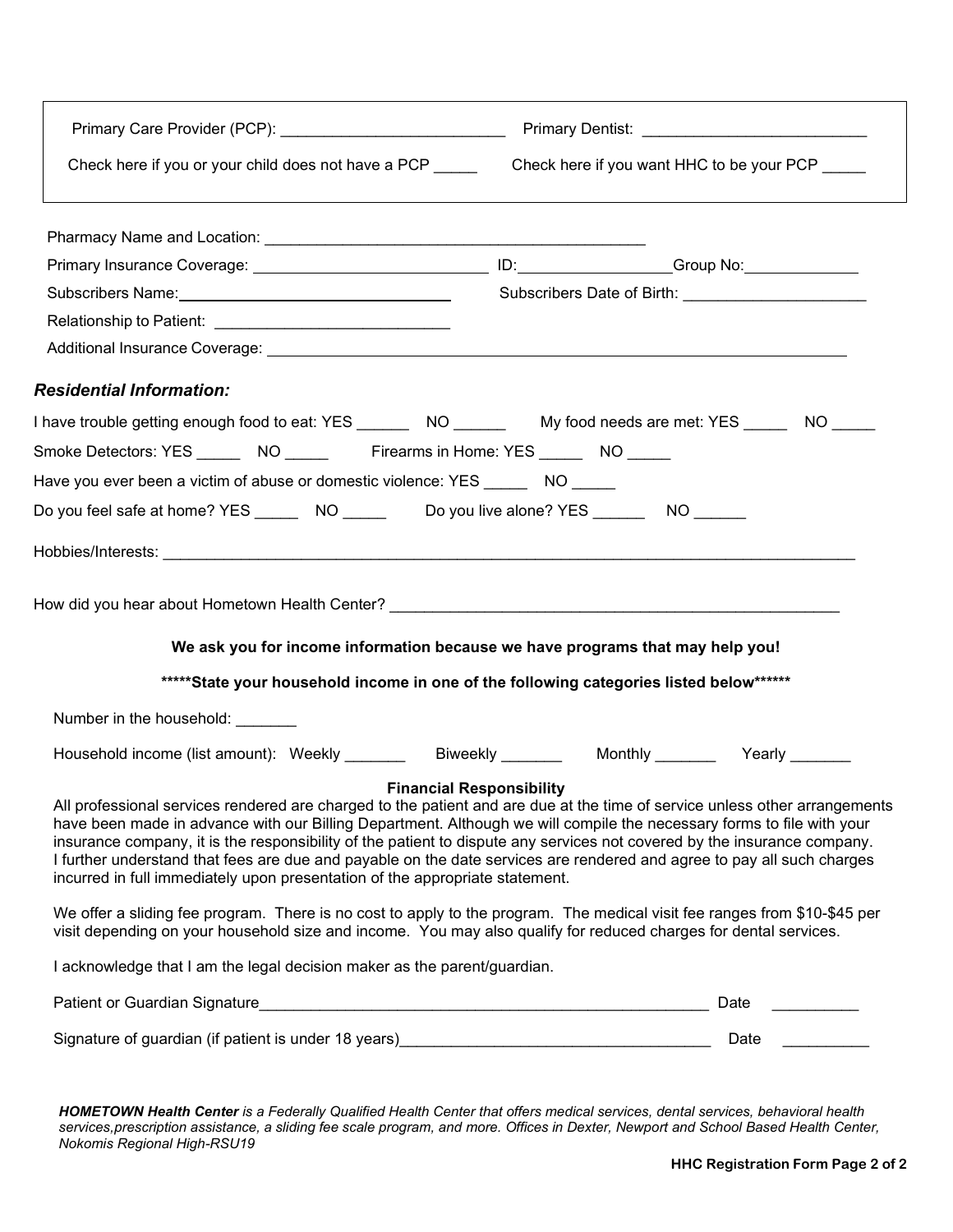# **HOMETOWN**<br>Health Center

# **Patient Medical /Dental History**

| Name: Name:                                                                                          |                           | Date: __________ |
|------------------------------------------------------------------------------------------------------|---------------------------|------------------|
| Preferred Method of Communication:                                                                   | Phone: Mail: Email: Text: |                  |
| Advanced Directive/Living Will: Yes No                                                               |                           |                  |
|                                                                                                      |                           |                  |
|                                                                                                      |                           |                  |
| (Former) Dental Provider:<br><u> Commernic Dental Provider:</u>                                      |                           |                  |
|                                                                                                      |                           |                  |
| (Former) Medical Provider: _____________________________City/State:)________________________________ |                           |                  |
| Date of last dental visit: Date of last dental x-ray(s):                                             |                           |                  |

Habits: Please circle all that apply.

| Smoking:  | <b>Never</b> | Former         | Presently    | # of packs/day       |
|-----------|--------------|----------------|--------------|----------------------|
| Alcohol:  | <b>None</b>  | Rarely         | Occasionally | Socially             |
| Drug Use: | None         | Former         | Presently    | Type:                |
| Caffeine: | None         | 1-2 cups/day   | 3-4 cups/day | More than 5 cups/day |
| Exercise: | None         | Intermittently | Regularly    |                      |

Current Medication List: Please include over-the-counter drugs, supplements, vitamins & birth control.

□ No Current Medications

| Medication | Dosage (mg) | Frequency | <b>Prescribing Physician</b> |
|------------|-------------|-----------|------------------------------|
|            |             |           |                              |
|            |             |           |                              |
|            |             |           |                              |
|            |             |           |                              |
|            |             |           |                              |
|            |             |           |                              |

Allergies: Please include food, drug, and environmental allergies.

□ No Known Allergies

| Allergy | Interaction | Allergy | Interaction |
|---------|-------------|---------|-------------|
|         |             |         |             |
|         |             |         |             |
|         |             |         |             |
|         |             |         |             |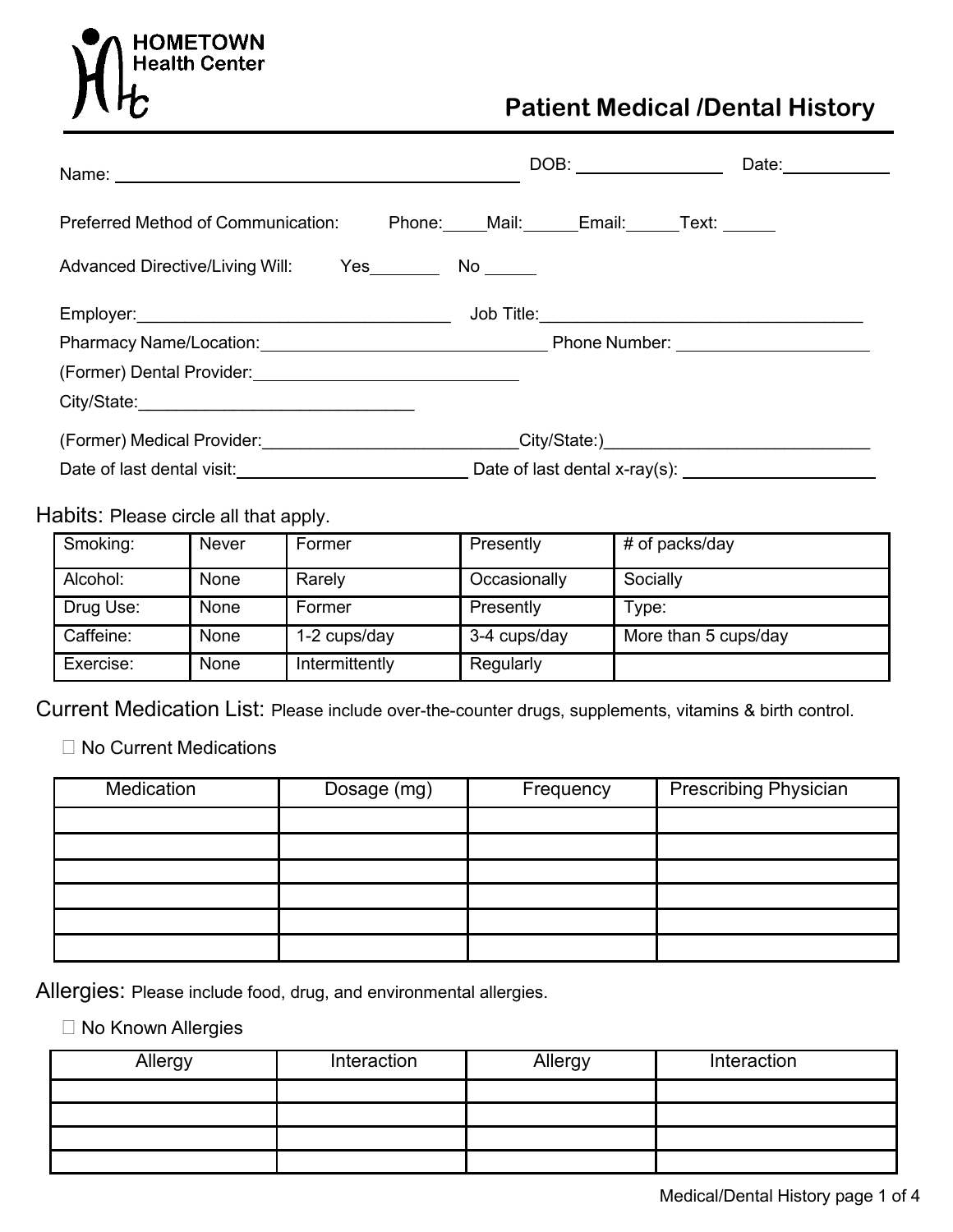Previous Surgery History: Please list below.

□ No Past Surgical History

| Surgery | Year | Complications? |
|---------|------|----------------|
|         |      |                |
|         |      |                |
|         |      |                |
|         |      |                |

Relevant Family Medical History: Please check all that apply.

□ No Relevant Family History

|                                        |  | Mother Father Brother Sister | Maternal<br>Grandmother | Maternal | Paternal<br>Grandfather Grandmother | Paternal<br>Grandfather | Aunts/<br>Uncles |
|----------------------------------------|--|------------------------------|-------------------------|----------|-------------------------------------|-------------------------|------------------|
| Cancer                                 |  |                              |                         |          |                                     |                         |                  |
| <b>Diabetes</b>                        |  |                              |                         |          |                                     |                         |                  |
| <b>High Blood Pressure</b>             |  |                              |                         |          |                                     |                         |                  |
| <b>Heart Attack</b>                    |  |                              |                         |          |                                     |                         |                  |
| <b>Heart Disease</b>                   |  |                              |                         |          |                                     |                         |                  |
| <b>Blood Clots/DVT</b>                 |  |                              |                         |          |                                     |                         |                  |
| <b>Stroke</b>                          |  |                              |                         |          |                                     |                         |                  |
| <b>Mental Illness</b>                  |  |                              |                         |          |                                     |                         |                  |
| Drug/Alcohol<br>Addiction              |  |                              |                         |          |                                     |                         |                  |
| <b>Other Diseases Not</b><br>Mentioned |  |                              |                         |          |                                     |                         |                  |
| <b>Living/Deceased</b>                 |  |                              |                         |          |                                     |                         |                  |

Medical Problems: Please check all that apply.

No Medical Problems

| Abdominal discomfort           | <b>Headaches</b>           | Sinus trouble       |
|--------------------------------|----------------------------|---------------------|
| Acid reflux                    | <b>Heart attack</b>        | Skin rash/disorders |
| <b>ADD</b>                     | <b>Heart disease</b>       | Special diet        |
| <b>ADHD</b>                    | Heart murmur               | <b>Stroke</b>       |
| AIDS/HIV                       | Hepatitis: specify A, B, C | Swollen feet/ankles |
| Alcohol/drug abuse             | High blood pressure        | Swollen neck glands |
| Anemia                         | <b>High cholesterol</b>    | Thyroid problems    |
| Anxiety                        | <b>Kidney disease</b>      | <b>Tonsillitis</b>  |
| Asthma                         | <b>Kidney stones</b>       | <b>Tuberculosis</b> |
| Arthritis, Rheumatism          | Liver disease              | Tumor or growths    |
| <b>Artificial heart valves</b> | Low blood pressure         | <b>Ulcers</b>       |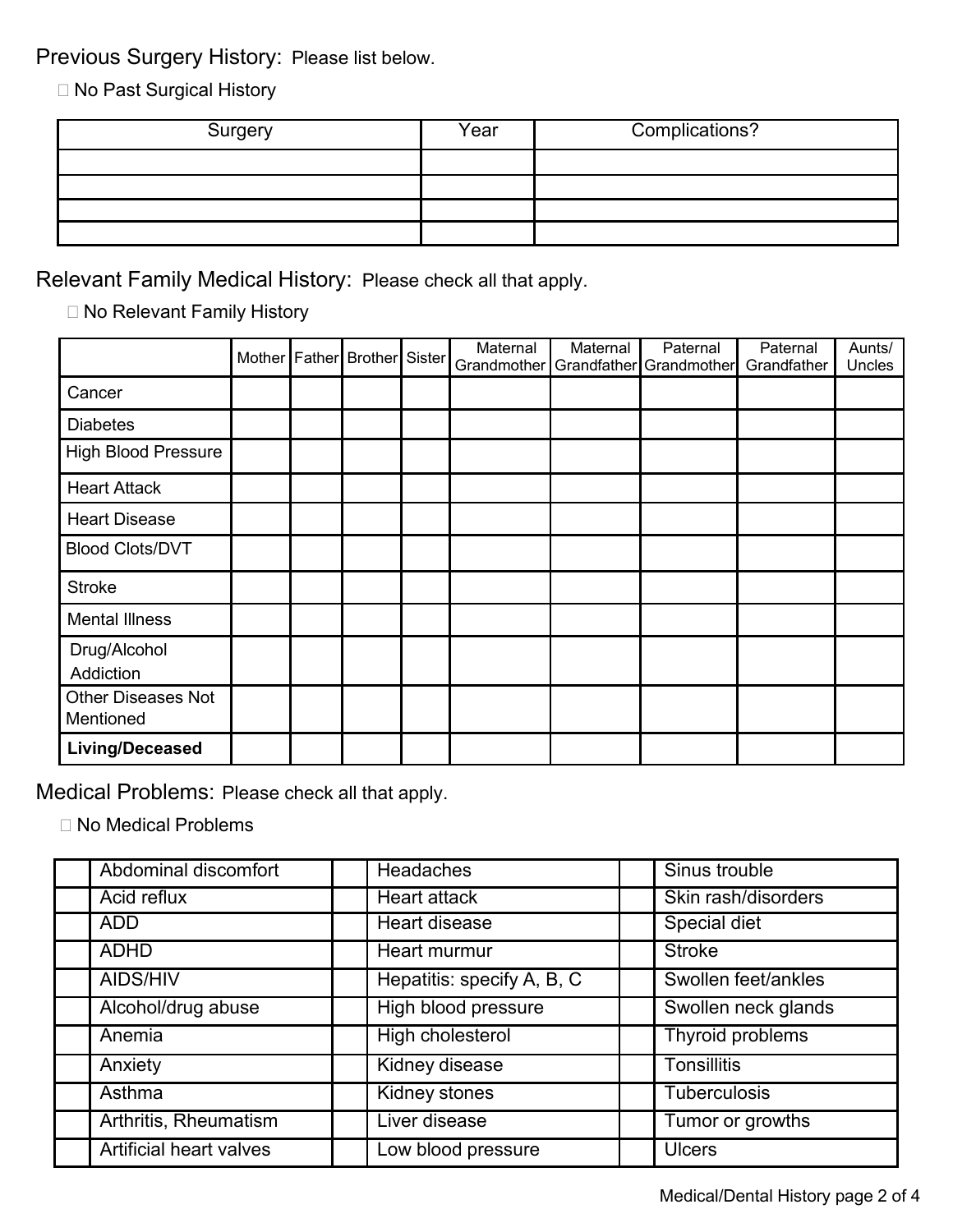| <b>Artificial joints</b>                                  | <b>Diabetes</b>              | Nervous problems           |
|-----------------------------------------------------------|------------------------------|----------------------------|
| Autism                                                    | Depression                   | <b>Nausea</b>              |
| <b>Back problems</b>                                      | Emphysema                    | Osteoporosis               |
| <b>Bleeding abnormally with</b><br>extractions or surgery | <b>Epilepsy</b>              | Pacemaker                  |
| <b>Blood disease</b>                                      | <b>Fainting or dizziness</b> | Psychiatric care           |
| <b>Bronchitis</b>                                         | Glaucoma                     | Palpitations               |
| Cancer                                                    | Jaundice                     | Pneumonia                  |
| <b>Chemical dependency</b>                                | Joint replacement            | <b>Radiation treatment</b> |
| <b>Circulatory problems</b>                               | <b>Migraines</b>             | Respiratory disease        |
| <b>Congenital heart lesions</b>                           | Light-headedness             | Recent surgery             |
| Cortisone treatments                                      | Lung disease                 | <b>Rheumatic fever</b>     |
| Cough, persistent or<br>bloody                            | Mitral valve prolapsed       | Scarlet fever              |
| <b>Cortisone treatments</b>                               | <b>Muscular Dystrophy</b>    | Shortness of breath        |
| <b>Colitis</b>                                            |                              |                            |

Dental History: Please check all that apply.

| <b>Bad breath</b>               | Dry mouth                   | Mouth pain/brushing          |
|---------------------------------|-----------------------------|------------------------------|
| <b>Bleeding gums</b>            | Fingernail biting           | Pain around ear              |
| <b>Blisters on lips/mouth</b>   | Food collection in teeth    | <b>Periodontal treatment</b> |
| Burning sensation on<br>tongue  | Grinding teeth              | Sensitive to hot/cold/sweets |
| Chew on side of mouth           | Jaw pain                    | Sensitive when biting        |
| Cigarette, or other,<br>smoking | Loose teeth/broken fillings | Sores/growths in mouth       |
| Clicking or popping jaw         | Orthodontic treatment       | Bubble/pimple on gum         |

Frequency of flossing: \_\_\_\_\_\_\_\_\_\_\_\_\_\_\_\_\_\_\_\_\_\_\_\_\_\_\_\_

Frequency of brushing:\_\_\_\_\_\_\_\_\_\_\_\_\_\_\_\_\_\_\_\_\_\_\_\_\_\_\_\_

Health Maintenance Screenings: Please circle all that apply.

| Colonoscopy      | Yes<br><b>No</b> | Date: | Results: | Normal | Abnormal |
|------------------|------------------|-------|----------|--------|----------|
| FIT/Stool Test   | Yes<br><b>No</b> | Date: | Results: | Normal | Abnormal |
| Mammogram        | <b>No</b><br>Yes | Date: | Results: | Normal | Abnormal |
| <b>PAP Smear</b> | <b>No</b><br>Yes | Date: | Results: | Normal | Abnormal |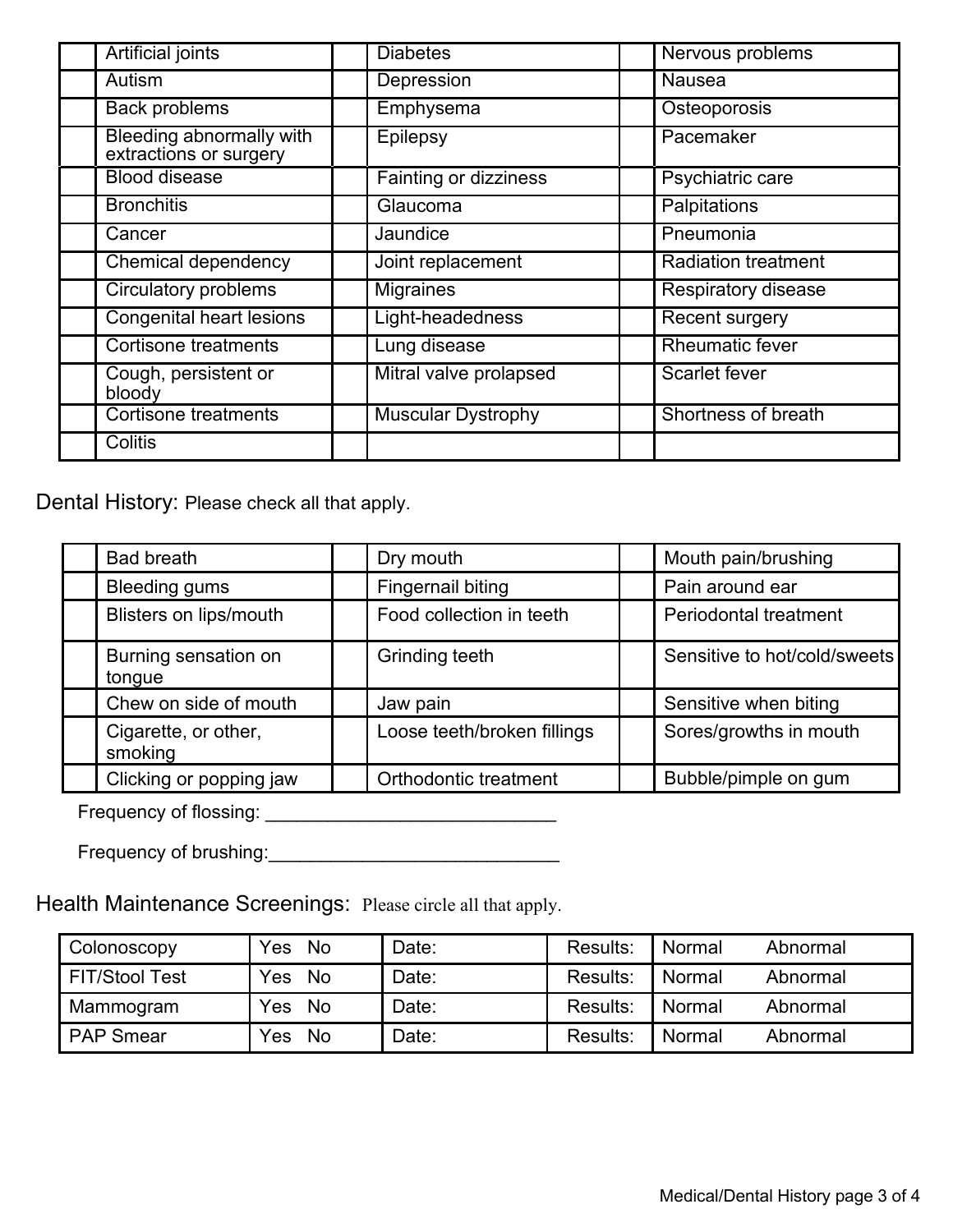Immunization History: Have you had:

| <b>Hepatitis B Series</b> | Yes No           | Date: | # of Doses if<br>Known: |  |
|---------------------------|------------------|-------|-------------------------|--|
| <b>TDaP/Tetanus</b>       | Yes No           | Date: |                         |  |
| Pneumovax 23              | Yes No           | Date: |                         |  |
| Prevnar (Pneumo 13)       | Yes No           | Date: |                         |  |
| Flu                       | Yes No           | Date: |                         |  |
| Shingles                  | No<br><b>Yes</b> | Date: |                         |  |
| COVID-19                  | No<br>Yes        | Date: |                         |  |

Women:

| Are you pregnant?           | Yes | Due Date:              |
|-----------------------------|-----|------------------------|
|                             | No  | Form of birth control: |
| Are you breast feeding? Yes |     | No                     |

Please complete these forms and mail (in the postage paid envelope provided), drop off at one of our locations or fax to us prior to your appointment (fax # 207-368-2451).

# **Thank you for your cooperation and we look forward to having you as a patient!**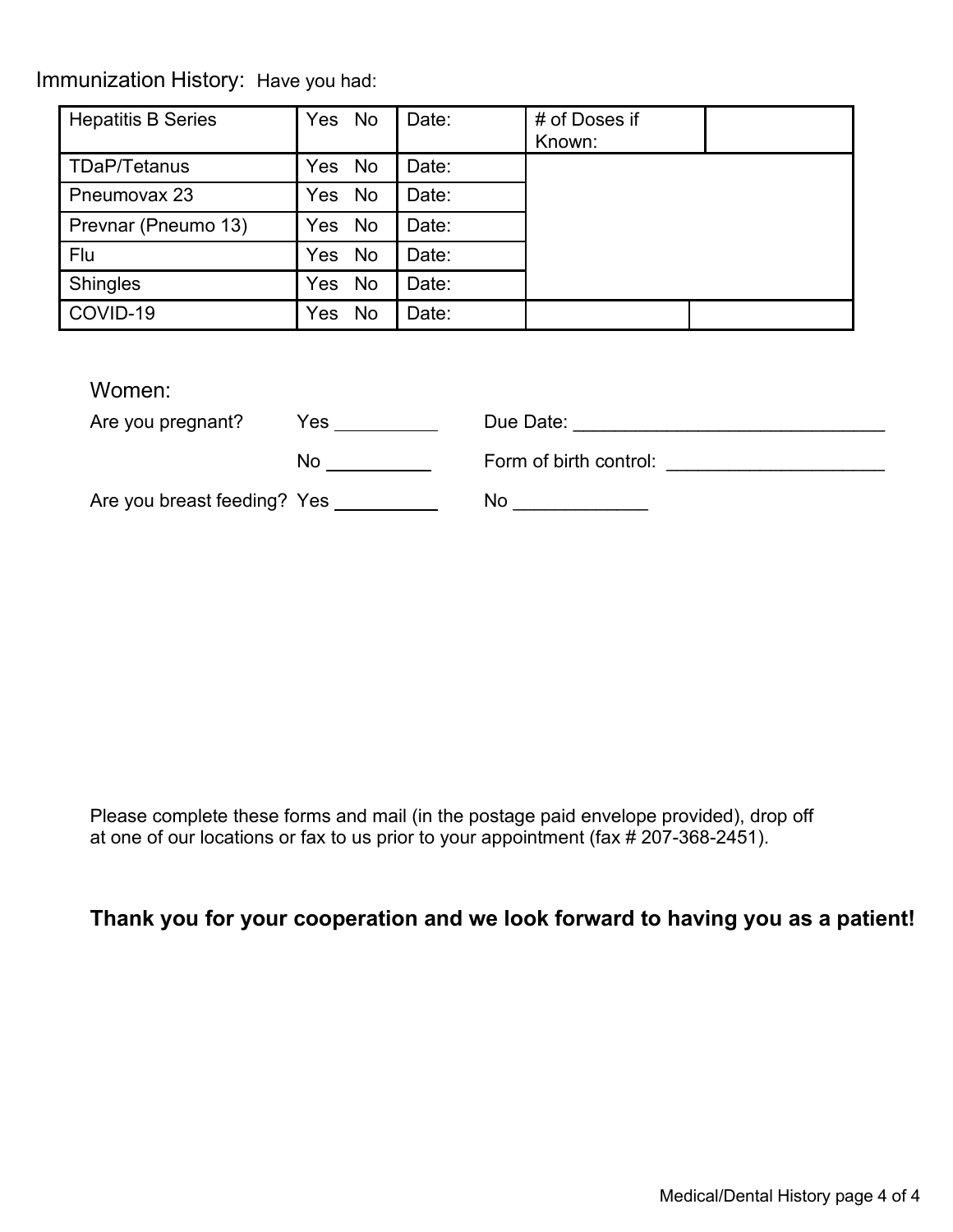

# **HHC School Based Health Center**

**Consent to Treatment and Acknowledgement of Receipt of Notice of Privacy**

Name of Student:  $\Box$ 

- I give permission for my child to utilize the services at the School Based Health Center (SBHC) at RSU 19 and bill insurance.
- I understand that all consent forms remain part of the child's medical record. The consent is valid for the duration of the student's eligibility at the SBHC. If a subsequent consent form is submitted, it supersedes all prior consent forms.
- I understand that my signature gives permission for the SBHC staff to access my child's school health record, share health information with my child's doctor and/or dentist and share information with the school nurse and school social worker/guidance counselors when it is deemed appropriate for treatment purposes. I understand that more complete information concerning the SBHC's right to share my child's medical treatment can be found in Hometown Health Center's Notice of Privacy Practices, which has been offered to me and available on our website at hometownhealthcenter.org
- I understand that the SBHC provides services that complement (but do not replace) those provided by my child's primary health care provider (PCP). If my child needs a service that the SBHC is unable to provide, I understand that the health center staff will refer to my child's primary health care provider (PCP) or to an appropriate specialist for that service.
- As a recipient of state funding, we are required to administer a rapid assessment for adolescent preventative services (RAPPS). I understand that when I enroll my child, children in the 5th through 12th grades may be scheduled for an annual appointment with the clinic to administer a standardized health questionnaire. My insurance may be charged for this visit, but I will not be responsible for any out of pocket expense.
- Medical records will be maintained in a confidential manner; however, I acknowledge that the SBHC may release information regarding treatment to third party payers, such as Mainecare, Medicare or other health insurance companies for the purpose of billing and for any reason in accordance with acceptable medical practice and pursuant to law. We participate in HealthlnfoNet and Community Care Partnership of Maine. For more information on this visit our website: [www.hometownhealthcenter.org](http://www.hometownhealthcenter.org/) or see the HIPAA Notice of Privacy Practices.
- I understand that under Maine State Law, my child may consent for certain behavioral health care services without parental permission and unless failure to notify parent or guardian would seriously jeopardize the health of the minor, the practitioner will honor the confidentiality of the student.
- In case of accident or serious illness while a child is receiving care at the SBHC, I request the SBHC to contact me. If the SBHC is unable to reach me, I hereby authorize the SBHC to make whatever arrangements are deemed necessary. If you consent to this, please initial here:

### **Assignment of Benefits and Release of Information:**

I assign all payments due from my insurance companies to HOMETOWN Health Center, which would otherwise be payable to me for services rendered. I understand that I am financially responsible for all charges, whether or not they are paid by insurance. I hereby authorize the release of all information necessary to secure payment of benefits. I authorize the use of this signature on all insurance submissions.

## **HIPAA Notice of Privacy Practices:**

- You and your child have privacy rights under the Federal Health Insurance Portability and Accountability Act (HIPAA). These laws protect the privacy of your child, but also allow us give information to others if the law requires or permits it. We will use or disclose your child's personal health information for treatment, to receive payment of services provided, or for healthcare operations. We may also disclose your child's personal health information for certain other purposes, which are described in more detail in our Notice of Privacy Practices. By signing, I acknowledge that I have been offered the Notice of Privacy Practices.
- A copy of our HIPAA NOTICE OF PRIVACY PRACTICES is also available on our website hometownhealthcenter.org

 I, (print parent/guardian name) **\_\_\_\_\_\_\_\_\_\_\_\_\_\_\_\_\_\_\_\_\_\_\_\_\_\_\_\_\_\_\_\_\_** acknowledge I am the legal decision maker as the parent or guardian and understand and agree to all the above statements .

 $\_$  ,  $\_$  ,  $\_$  ,  $\_$  ,  $\_$  ,  $\_$  ,  $\_$  ,  $\_$  ,  $\_$  ,  $\_$  ,  $\_$  ,  $\_$  ,  $\_$  ,  $\_$  ,  $\_$  ,  $\_$  ,  $\_$  ,  $\_$  ,  $\_$  ,  $\_$  ,  $\_$  ,  $\_$  ,  $\_$  ,  $\_$  ,  $\_$  ,  $\_$  ,  $\_$  ,  $\_$  ,  $\_$  ,  $\_$  ,  $\_$  ,  $\_$  ,  $\_$  ,  $\_$  ,  $\_$  ,  $\_$  ,  $\_$  ,